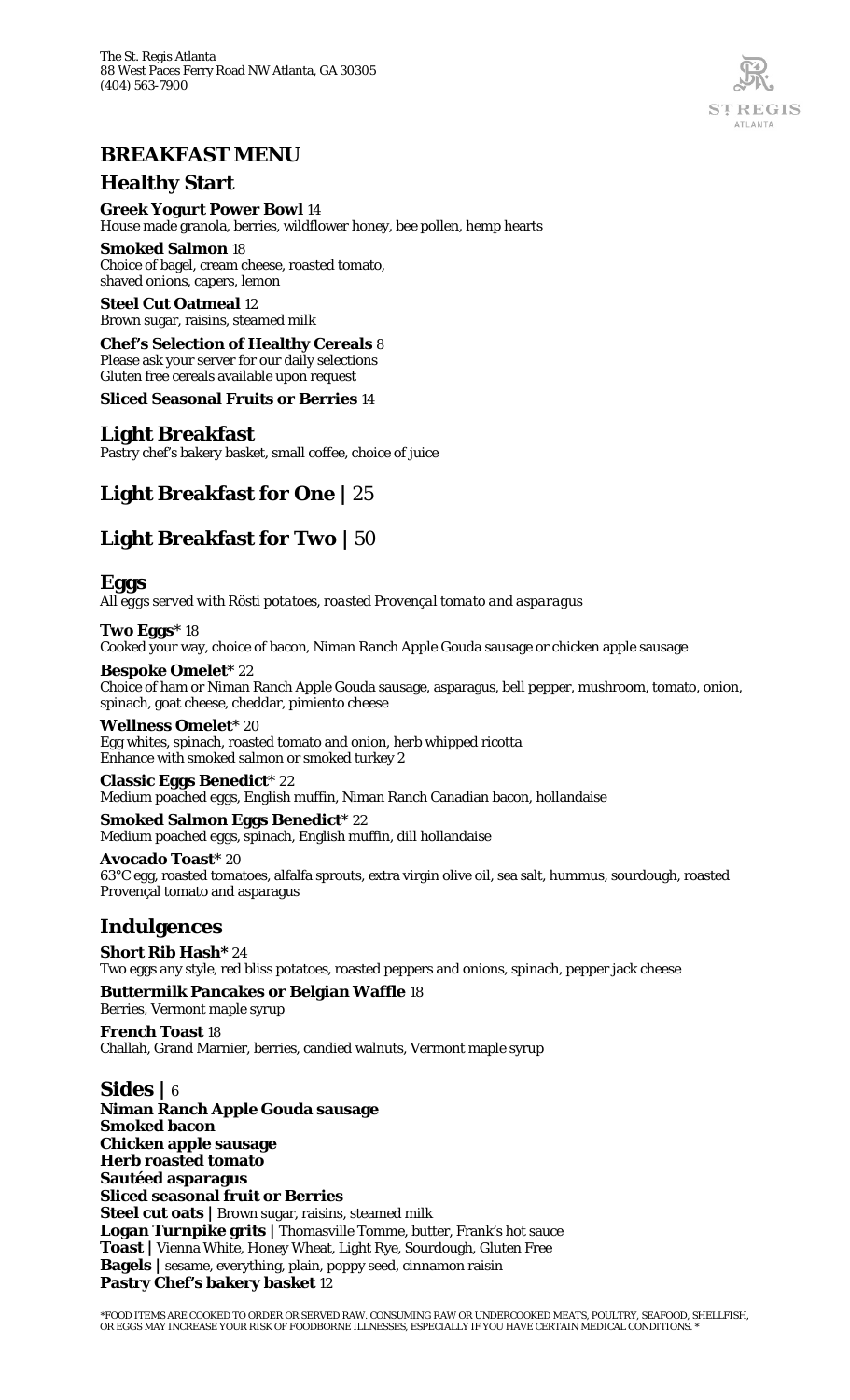# **CHILDRENS MENU (UNDER 12)**

# **BREAKFAST**

#### **Healthy Start**

**Seasonal Sliced Fruit** 10 Honey lime yogurt

**Steel Cut Oatmeal** 8 Brown sugar, raisins, steamed milk

**One Egg Any Style**\* 12 Rösti potato, roasted tomato

**Ham & Cheese Omelet**\* 15 Rösti potato, roasted tomato

**Breakfast Sandwich**\* 15 English muffin, Canadian bacon, scrambled egg, American cheese, Rösti potato, roasted tomato

# **Sweet Start**

**Chocolate chip pancakes, Belgian waffle or French toast** 16 Vermont maple syrup, berries

# **CHILDRENS ALL DAY DINING (UNDER 12)**

## **Healthy Choices**

**Mixed Greens Salad** 10 Cucumber, cherry tomato, ranch or honey mustard dressing

**Caesar Salad** 10 Romaine, cherry tomato, croutons, creamy parmesan dressing

**Salad Enhancements** Grilled chicken 12, Sautéed Shrimp 10

**Grilled BBQ Chicken Breast** 16 Sweet potato wedges, seasonal vegetables

**Sweet Soy Salmon**\* 18 Jasmine Rice, seasonal vegetables

**Grilled Petite Filet**\* 25 Mashed potatoes, seasonal vegetables, thyme jus

## **Favorites**

**Mac n' Cheese Gratin** 12

**Spaghetti Marinara** 14 Served with parmesan cheese

**Chicken Tenders** 15 French fries, honey mustard

**Cheeseburger\*** 16 Lettuce, tomato, American cheese, brioche bun Served with choice of French fries or

Mixed greens with ranch or honey mustard dressing

## **Sweet Endings**

**Ice Cream Sundae** 12 Vanilla or chocolate ice cream, chocolate fudge, caramel, whipped cream, cherry

**Georgia Swamp Mud** 12 Chocolate pudding, Oreo cookie crumble, whipped cream, gummy worms

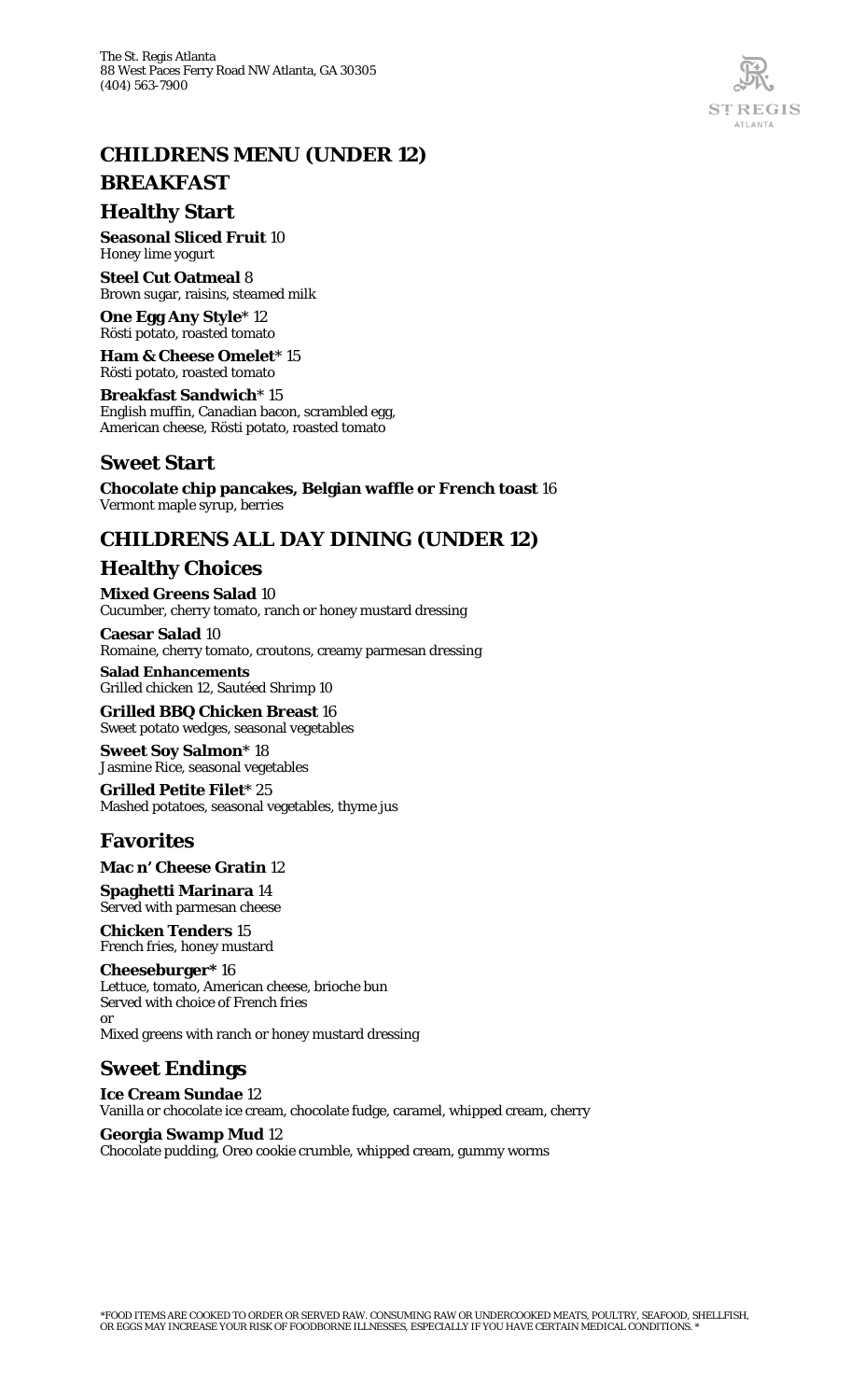

# **ALL DAY DINING: Featured from 11:00am-11:00pm**

#### **Appetizers**

**Crudité** 12 Hummus, garlic naan bread, selection of vegetables

**Chips & Dip** 16 Guacamole, pico de gallo, salsa roja, corn tortilla chips **Avocado Bowl**\* 22

Tiger shrimp ceviche, mango pico de gallo, crisp tortilla

# **Soups & Salads**

**Golden Beet Gazpacho** 14 Yellow tomato, goat cheese, brioche croutons

**Classic Chicken Noodle Soup** 16

**Fattoush Salad** 18 Tomato, bell pepper, red onion, shaved radish, crispy pita, smokey chickpeas, sumac dressing

**Classic Caesar Salad** 18 Romaine lettuce, croutons, parmesan cheese, boquerones, Caesar dressing

**Southwest Quinoa Power Bowl** 18

Grilled corn, black beans, pico de gallo, avocado, cotija cheese, micro cilantro, chipotle lime dressing

**Seasonal Burrata Salad** 22 Burrata, prosciutto Americano, balsamic reduction

**Salad Enhancements** blackened shrimp\* 10, grilled chicken breast 12, pan-seared steelhead trout\* 14

## **Sandwiches**

**Truffle Chicken Sandwich** 22 Thomasville Tomme, alfalfa sprouts, bibb lettuce, applewood smoked bacon, grilled focaccia

**The Burger**\* 25 Sweet Grass Dairy "Heat", bacon, crispy fried onions, lettuce, tomato, bread & butter pickles, St. Regis secret sauce

**Caprese Panini** 20 Mozzarella, tomato, basil pesto, arugula, toasted ciabatta

## **Entrèes**

**Chicken Fried Shrimp** 30 Confit garlic and Pepper Jack grits, balsamic baby heirloom tomatoes, smoked tomato aioli, herb oil

**Pan-Roasted Chicken Breast** 32 Miso, Chinese long bean, shimeji mushrooms, grilled scallion, shiitake jus

**Blackened Steelhead Trout**\* 34 Quinoa ratatouille, lemon beurre blanc, herb salad

**Tallow Poached Filet Mignon**\* 36 Prepared medium rare, herb whipped potatoes, shaved asparagus salad, sauce Bordelaise **Steak Frites**\* 45

Prepared medium rare, steak fries, creamed spinach, bourbon peppercorn jus

#### **Sides**

**Crispy Fried Okra** 10 Cajun spiced, lemongrass sambal

**Roasted Cauliflower** 10 Crispy cilantro, red-eye spice, bourbon barrel-aged Worcestershire reduction

#### **Truffle Frites** 12

Parmesan cheese, chives, truffle sauce